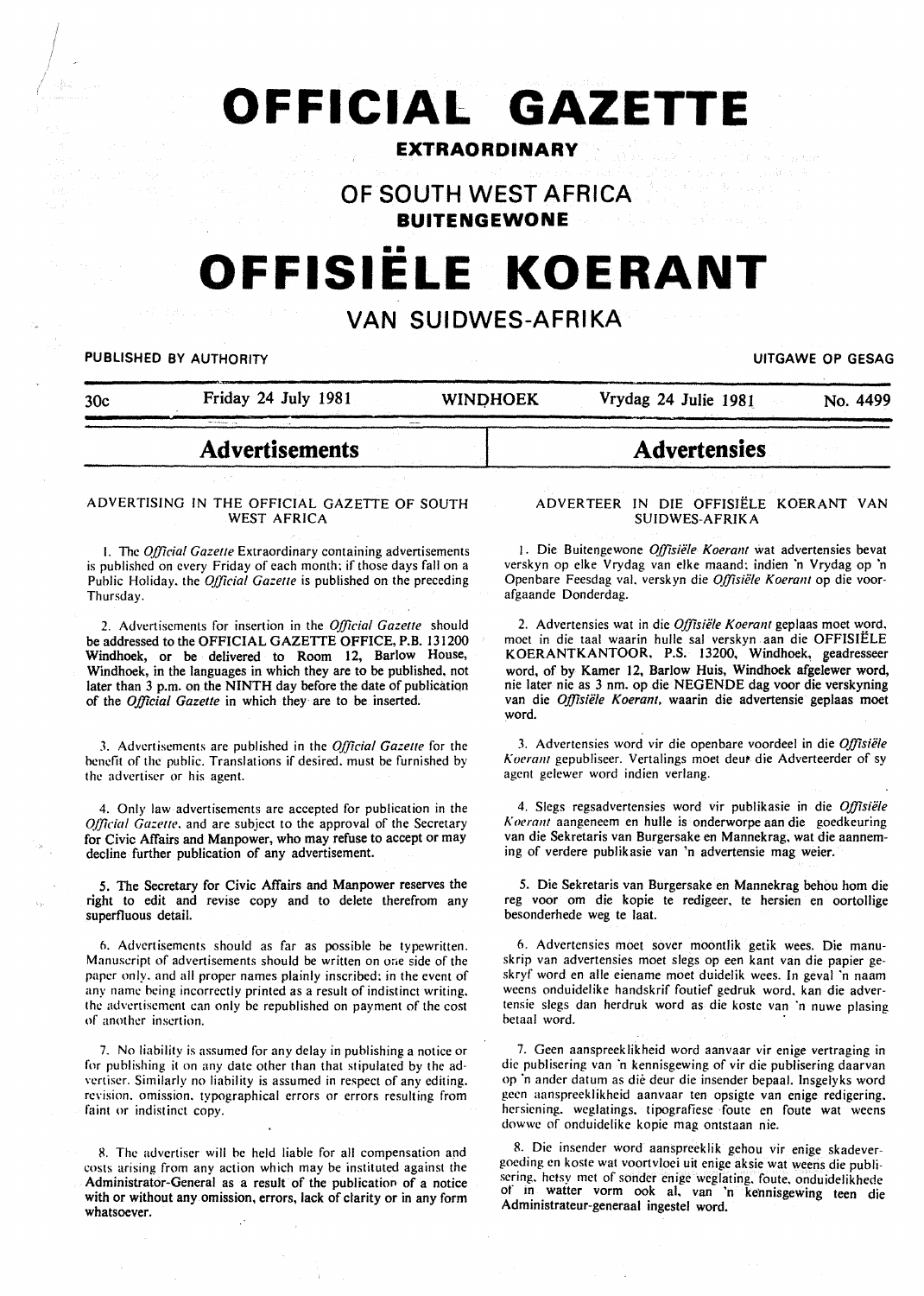9. The subscription for the *Official Gazette* is Rl2,50 per annum. post free in this Territory and the Republic of South Africa, obtainable from Messrs. The Suidwes-Drukkery Limited, P.O. Box 2196, Windhoek. Postage must be prepaid by overseas subscri-<br>have Single agains of the Official Canatte may be obtained from ners. Single copies of the *Official Gazette* may be obtained from The Suidwes-Drukkery. Limited, P. 0. Box 2196, Windhoek, at the price of 30 c per copy. Copies are kept in stock for only two years.

10. The charge for the insertion ol notices is as follows and is payable in the form of cheques. bills. postal or money orders:

# LIST OF FIXED TARIFF RATES  $\mathbb{R} \rightarrow \mathbb{R}$

9. Die jaarlikse intekengeld op die *Offisiefe K oerant* is R 12.50 posvry in hierdie Gebied en die Republiek van Suid-Afrika. verkrygbaar by die here Die Suidwes-Drukkery Beperk. Posbus 2196. Windhoek. Oorsese intekenaars moet posgeld vooruit betaal. Enkel eksemplare van die *Offisie'le Koerant* is verkrygbaar van die here Die Suidwes-Drukkery Beperk. Posbus 2196. Windhoek. teen 30c per eksemplaar: Eksemplare word vir slegs twee jaar in voorraad gehou.

JO. Die koste vir die plasing van kennisgewings is soos volg en is betaalbaar by wyse van tjeks. wissels. pos- of geldorders:

# **LYS VAN VASTE TARIEWE**

| <b>Standardised notices</b>                                                                                                                                                                                                        | Rate per<br>insertion | Gestandaardiseerde kennisgewings                                                                                                                                                                  | Tarief per<br>plasing  |
|------------------------------------------------------------------------------------------------------------------------------------------------------------------------------------------------------------------------------------|-----------------------|---------------------------------------------------------------------------------------------------------------------------------------------------------------------------------------------------|------------------------|
|                                                                                                                                                                                                                                    | $R_{-}$               | الفوار المعارض المتعاطف والمتحدث                                                                                                                                                                  | $\sim$ $\sim$ $\sim$ R |
| Administration of Estates Acts notices: Forms J. 297                                                                                                                                                                               |                       |                                                                                                                                                                                                   | 6.00                   |
|                                                                                                                                                                                                                                    | 2.00                  |                                                                                                                                                                                                   | 5.00                   |
|                                                                                                                                                                                                                                    | 5.00                  | Boedelwettekennisgewings: Vorms J. 297, J. 295, J.                                                                                                                                                |                        |
|                                                                                                                                                                                                                                    | 5.00                  |                                                                                                                                                                                                   | 2.00                   |
|                                                                                                                                                                                                                                    | 25.00                 | Derdeparty-assuransie-eise om skadevergoeding                                                                                                                                                     | 2.50                   |
|                                                                                                                                                                                                                                    | 6.00                  | Insolvensiewet- en maatskappywettekennisgewings: J                                                                                                                                                |                        |
| Insolvency Act and Company Acts notices: J 28. J 29.                                                                                                                                                                               |                       |                                                                                                                                                                                                   | 4.00                   |
|                                                                                                                                                                                                                                    | 4.00                  |                                                                                                                                                                                                   |                        |
| N.B. $-$ Forms 2 and 6 $-$ additional statements ac-<br>cording to word count table, added to the basic<br>a <b>tariff.</b> The construction of the computation of the construction of the construction of the construction of the |                       | L.W. - Vorms 2 en 6 - bykomstige verklarings<br>volgens woordetal-tabel, toegevoeg tot die basiese<br>tarief.                                                                                     |                        |
| about markets. Wallet we are the<br>na provinsi                                                                                                                                                                                    |                       |                                                                                                                                                                                                   | 25.00                  |
|                                                                                                                                                                                                                                    | 2.00                  | Naturalisasiekennisgewings (insluitende 'n herdruk vir                                                                                                                                            |                        |
| Naturalisation notices (including a reprint for the ad-                                                                                                                                                                            |                       |                                                                                                                                                                                                   | 2.00                   |
|                                                                                                                                                                                                                                    | 2.00                  | Onopgeëiste geld — slegs in die buitengewone $Off$ .                                                                                                                                              |                        |
| Slum Clearance Court notices, per premises                                                                                                                                                                                         | 4.00                  | siële Koerant, sluitingsdatum 15 Januarie (per in-                                                                                                                                                |                        |
| Third party insurance claims for compensation                                                                                                                                                                                      | 2.50                  | skrywing van "naam. adres en bedrag")                                                                                                                                                             | 0.80                   |
| Unclaimed moneys $-$ only in the extraordinary                                                                                                                                                                                     |                       |                                                                                                                                                                                                   | 5.00                   |
| Official Gazette, closing date 15 January (per en-                                                                                                                                                                                 |                       | Slumopruimingshofkennisgewings. per perseel                                                                                                                                                       | 4.00                   |
| try of "name, address and amount")                                                                                                                                                                                                 | 0.80                  |                                                                                                                                                                                                   | 2.00                   |
| Non-standardised notices<br>Company notices:                                                                                                                                                                                       |                       | Nie-gestandaardiseerde kennisgewings<br>Dranklisensie-kennisgewings (in buitengewone Offi-<br>siële koerante, t.w. Junie/Tvl. November Kaap.<br>Januarie/O.V.S., April/Natal) per tweetalige aan- |                        |
| Short notices: Meetings. resolutions. offer of com-<br>promise, conversion of company, voluntary                                                                                                                                   |                       |                                                                                                                                                                                                   | 7.00                   |
| windings-up: closing of transfer or members'                                                                                                                                                                                       |                       | Geregtelike en ander openbare verkope:                                                                                                                                                            |                        |
| registers and/or declaration of dividends                                                                                                                                                                                          | 11.00                 |                                                                                                                                                                                                   | 18.00                  |
| Declaration of dividend with profit statements, in-                                                                                                                                                                                | 25.00                 | Openbare veilings, verkope en tenders:                                                                                                                                                            |                        |
|                                                                                                                                                                                                                                    |                       |                                                                                                                                                                                                   | 6.00                   |
| Long notices: Transfers, changes with respect to<br>shares or capital, redemptions, resolutions, volun-                                                                                                                            |                       |                                                                                                                                                                                                   | 15.00                  |
|                                                                                                                                                                                                                                    | 37.00                 |                                                                                                                                                                                                   | 23.00                  |
| Liquidator's and other appointees' notices                                                                                                                                                                                         | 7.00                  |                                                                                                                                                                                                   | 11.00                  |
| Liquor Licence notices (in extraordinary Gazettes,                                                                                                                                                                                 |                       | Likwidateurs en ander aangesteldes se kennisgewings                                                                                                                                               | 7.00                   |
| viz. June/Tvl. November/Cape. January/O.F.S                                                                                                                                                                                        |                       |                                                                                                                                                                                                   |                        |
| April/Natal), per bilingual application                                                                                                                                                                                            | 7.00                  | Maatskappykennisgewings:                                                                                                                                                                          |                        |
|                                                                                                                                                                                                                                    |                       |                                                                                                                                                                                                   |                        |
| Orders of the Court:                                                                                                                                                                                                               |                       | Kort kennisgewings: Vergaderings, besluite, aan-<br>bod van skikking, omskepping van maatskappy,                                                                                                  |                        |
| Provisional and final liquidations or sequestra-                                                                                                                                                                                   |                       | vrywillige likwidasies, ens.: sluiting van oordrag-                                                                                                                                               |                        |
| Reductions or changes in capital mergers, offer of                                                                                                                                                                                 | 14.00                 | of lederegisters en/of verklarings van dividende                                                                                                                                                  | 11,00                  |
|                                                                                                                                                                                                                                    | 37,00                 | Verklaring van dividende met profytstate, notas in-                                                                                                                                               |                        |
| Judicial managements, curator bonis and similar                                                                                                                                                                                    |                       |                                                                                                                                                                                                   | 25.00                  |
|                                                                                                                                                                                                                                    | 37,00                 | Lang kennisgewings: Oordragte, veranderings met                                                                                                                                                   |                        |
|                                                                                                                                                                                                                                    | 4.00                  | betrekking tot aandele of kapitaal, aflossings, be-                                                                                                                                               |                        |
| Supersessions and discharge of petitions (J 158)                                                                                                                                                                                   | 4,00                  | sluite, vrywillige likwidasies                                                                                                                                                                    | 37.00                  |
|                                                                                                                                                                                                                                    |                       |                                                                                                                                                                                                   |                        |
| Sales in execution and other public sales:                                                                                                                                                                                         |                       | Orders van die Hof:                                                                                                                                                                               |                        |
|                                                                                                                                                                                                                                    | 18.00                 | Voorlopige en finale likwidasies of sekwestrasies                                                                                                                                                 | 14.00                  |
| Public auctions, sales and tenders:                                                                                                                                                                                                |                       | Verlatings of veranderings in kapitaal, samesmel-                                                                                                                                                 |                        |
|                                                                                                                                                                                                                                    | 6,00                  |                                                                                                                                                                                                   | 37.00                  |
|                                                                                                                                                                                                                                    | 15,00                 | Geregtelike besture, kurator bonis en soortgelyke                                                                                                                                                 |                        |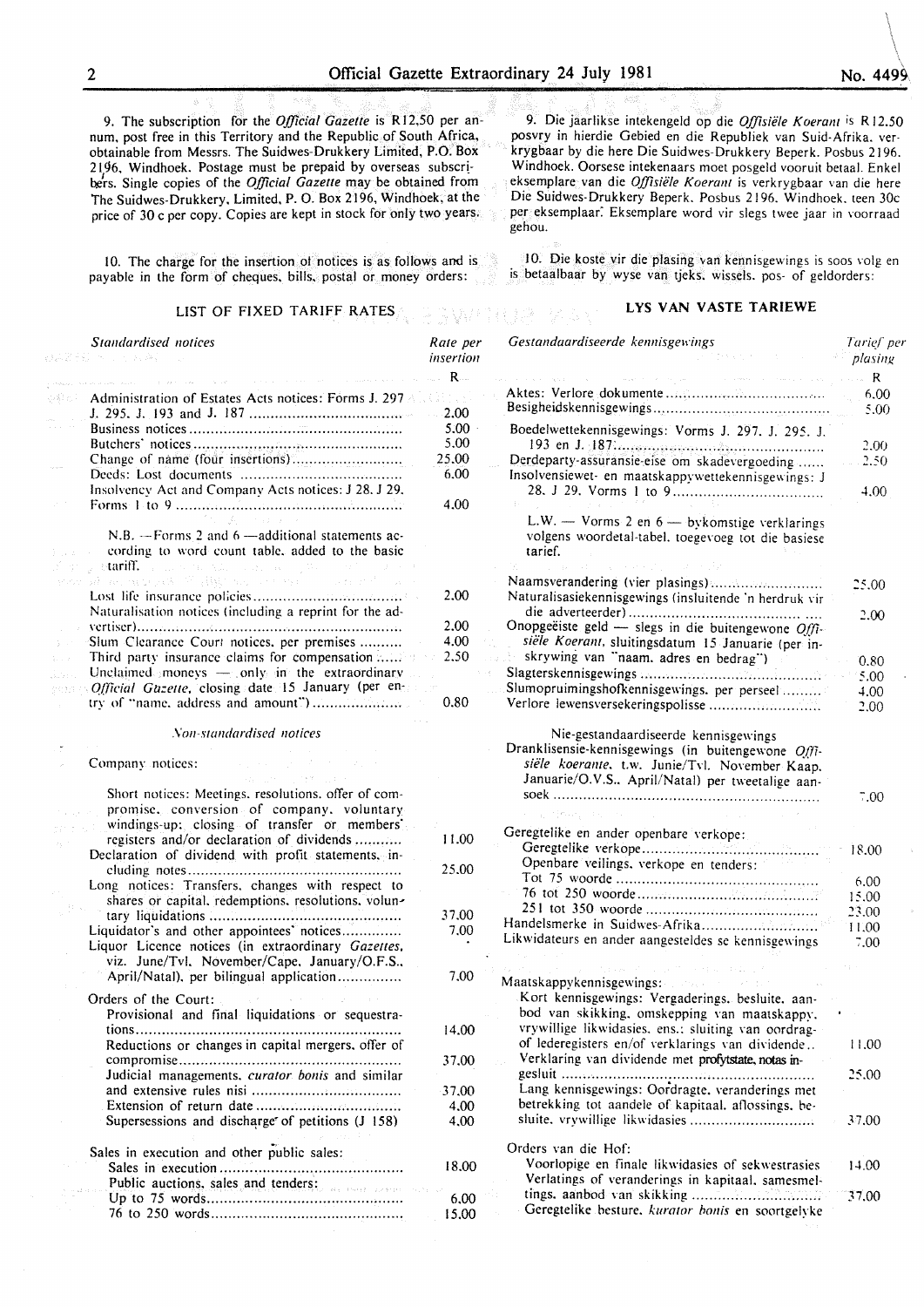|  | 23.00 |
|--|-------|
|  |       |

# Vorm/Form J 187

# **LIQUIDATION AND DISTRIBUTION ACCOUNTS IN DECEASED ESTATES LYING FOR INSPECTION**

In terms of section 35(5) of Act 66 of 1965, notice is hereby given that copies of the liquidation and distribution accounts (first and final. *unless otherwise stated)* in the estates specified below will be open for the inspection of all persons interested therein for a period of 21 days (or shorter or longer *if specially stated)* from the date specified or from the date of publication hereof, whichever may be the later, and at the offices of the Masters and Magistrates as stated.

Should no objection thereto be lodged with the Masters concem- *.:d* during the specified period. the executors will proceed to make payments in accordance with the accounts.

175/80- OPPERMAN Albertus Jacobus 060104 5006 00 9 Outjo Opperman Susara Pieternella Elisabetha Outjo Windhoek Barclays-Nasionale Bank Beperk Windhoek

200/81 - BECKER Hans Martin 010112 5013 lO 8 Karibib Karibib Windhoek Barclays-Nasionale Bank Beperk Windhoek 84/81 -- PRETORIUS Stephanus 600730 5097 00 7 Windhoek

Windhoek S. Pretorius Posbus 2456 Windhoek

# Vorm/Form J 193 **NOTICE TO CREDITORS IN DECEASED ESTATES**

All persons having claims against the estates mentioned below arc herehy called upon to lodge their claims with the executors concerned. within 30 days (or otherwise as indicated) cafculated from the date of publication hereof. The information is given in the following order: Estate number, surname and christian names, date of birth, identity number. last address. date of death; surviving spouse's names. surname date of birth and identity number; name and address of executor or authorised agent, period allowed for lodgement of claims *{l other than* 30 *days.* 

 $254/81$  - ERASMUS Janetta Johanna Jacoba 14 08 1909 Keetmanshoop 14 06 1981 Jan Hendrik Erasmus F. M. Oehl Windhoek

257/81 - MADSEN Elof Valdemar 14 06 1914 140614 5018 00 *h* Gohahis 31 *05* 1981 F. M. Oehl Windhoek

238/81 - LOUW Elena Piejatterick Cezilia 03 04 1899 990403 0005 00 7 Plaas Sollum distrik Mariental 21 Mei 1981 Piet van Heerdcn en Kie Mariental

230/81 - DU PLOOY Anna Johanna Christina Dorethia Aletta 09 12 1931 3112090014002 Huis 24 Oamites Myn 2Junie 1981 Christiaan Mauritz du Plooy 28 April 1938 Boland Bank Bpk Windhoek

231/81 - GRESSE Karl lzak 24 Februarie 1924 240224 5003 00 *5* Bon Roads Terrein Brakwater 2 Mei 1981 Windhoek Geskei Volkskas Beperk Pretoria

190/81- KARSTEN Hendrik Johannes Albertus 26 02 1888 880226 5002 00 7 Nakais Distrik Warmbad 04 04 1981 Windhoek Magdalena Jacoba Susanna Karsten (Geb. Redman) 28 *05* 1912 120528 0009 00 8 Volkskas Beperk Kaapstad

249/81 - KURZIUS Frieda Renate 15 08 1906 060815 0014 00 9 Old Age Home Otiiwarongo 23 *05* 1981 Barclays National Bank Limited Windhoek

|                                                    | 37.00 |
|----------------------------------------------------|-------|
|                                                    | 4,00  |
| Tersydestellings en afwysings van petisies (J 158) | 4.00  |

# **LIKWIDASIE- EN DISTRIBUSffiREKENING IN BESTORWE BOEDELS WAT TER INSAE LE**

Ingevolge artikel 35(5) van Wet 66 van 1965, word hierby kennis gegee dat duplikate van die likwidasie- en distribusierekenings (eerste en finale, *tensy anders vermeld)* in die boedels hieronder vermeld. in die kantore van die Meesters en Landdroste soos vermeld en gedurende 'n tydperk van 21 dae ( of korter of Ianger *indien spesiaal vermeld)* vanaf gemelde datums of vanaf datum van publikasie hiervan, as dit later is, ter insae lê van alle persone wat daarby belang het.

Indien binne genoemde tydperk geen besware daarteen by die betrokke Meesters ingedien word nie, gaan die eksekuteurs oor tot die uitbetalings ingevolge gemelde rekenings.

403/80 - LE ROUX Hermanus Benjamin 2709215014006 Aristotelusstraat 6 Academia Astrid Le Roux (Voorheen Kober) 3805290008100 Windhoek Windhoek Boland Bank Bpk Windhoek

117/81- ENGELS Frederik Lodewyk Christiaan 910930 5003 00 6 J. G. Potgieter Tehuis, Windhoek Magdalena Elizabeth Engels (gebore Liebenberg) Windhoek R. H. Meyeridricks. Santamtrust Beperk, Kaapstad

# **KENNISGEWING AAN KREDITEURE IN BESTORWE BOEDELS**

Aile persone wat vorderinge het teen die boedels hieronder vermeld, word hierby versoek om hul vorderinge by die betrokke eksekuteurs en binne 'n tydperk van 30 dae (of andersins soos aangedui) gereken vanaf die datum van publikasie hiervan in te !ewer. Die inligting word verstrek in die volgorde: Boedelnommer. familienaam en voorname, geboortedatum, persoonsnommer; laaste adres, datum oorlede; nagelate eggenoot(note) se name, familienaam, geboortedatum en persoonsnommer; naam en adres van eksekuteurs of gemagtigde agent, tydperk toegelaat vir lewering van vorderings *indien anders as* 30 *dae.* 

212/81 - ENGELS Pieter Jacobus 27 07 1922 Robertsonstraat 105 Usakos 21 05 1981 Wilhelmina Engels (gebore Potgieter) Barclays-Nasionale Bank Beperk Windhoek

252/81 - STRYDOM Johannes Benjamin 09 09 1915 150909 5007 00 0 Goethestraat 20(a) Windhoek 20 06 1981 Elizabeth Johanna Strydom (gebore Basson) 15 01 1925 250115 0009 00 4 Barclays-Nasionale Bank Beperk Windhoek

234/81 - COETZEE Theresia Hendrina 03 12 1898 981203 0004 00 *5* Keetmanshoop 13 06 1981 Barclays-Nasionale Bank Beperk Windhoek

241/81- HITE Fredrika Alberta 30 11 1904 041130 0010 00 5 5de Laan Noordhoek Keetmanshoop 17 06 1981 Barclays-Nasionale Bank Beperk Windhoek

235/81 - JANSEN Hendrik Lodewyk 15 04 1905 0504 1530 1400 *5* Mariental 29 05 1981 Barclays National Bank Limited Windhoek

222/81- SCHULZ Albert Richard 03 04 1903 030403 5014 00 6 Mariental 12 05 1981 Barclays-Nasionale Bank Beperk Windhoek

2008년 - 대한민국의 대학 대학 관계 전문 (1999년 1월 19일)<br>대한민국의 대학 대학 대학 대학 대학 대학 대학 대학 대학 대학 대학 대학